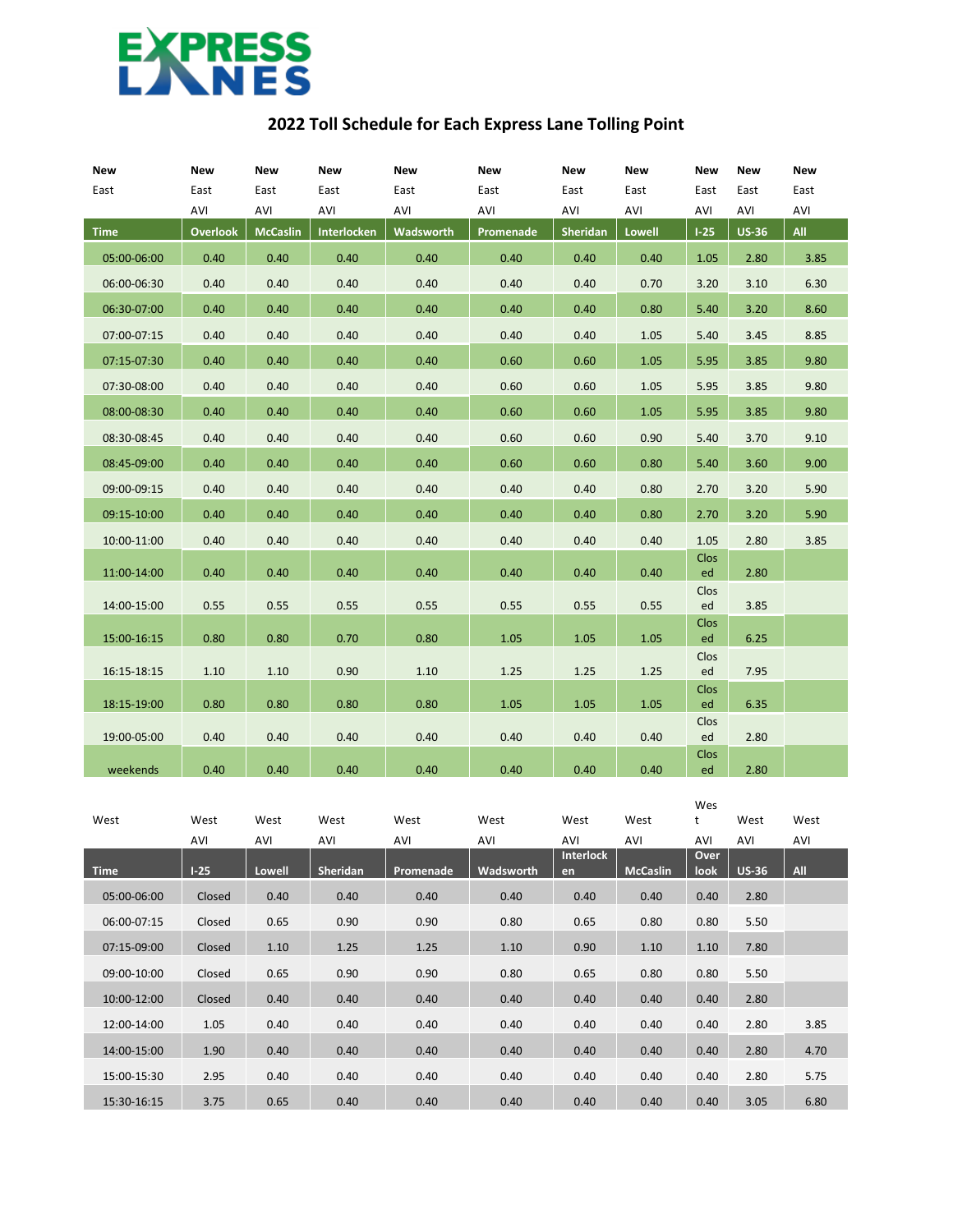## **EXPRESS**

| 16:15-16:30 | 5.95            | 0.90            | 0.40                 | 0.40       | 0.40          | 0.40            | 0.40                 | 0.40   | 3.30         | 9.25       |
|-------------|-----------------|-----------------|----------------------|------------|---------------|-----------------|----------------------|--------|--------------|------------|
|             |                 |                 |                      |            |               |                 |                      |        |              |            |
| 16:30-17:45 | 5.95            | 0.90            | 0.65                 | 0.65       | 0.40          | 0.40            | 0.40                 | 0.40   | 3.80         | 9.75       |
| 17:45-18:00 | 3.75            | 0.90            | 0.65                 | 0.65       | 0.40          | 0.40            | 0.40                 | 0.40   | 3.80         | 7.55       |
| 18:00-18:15 | 3.75            | 0.90            | 0.65                 | 0.40       | 0.40          | 0.40            | 0.40                 | 0.40   | 3.55         | 7.30       |
| 18:15-18:30 | 3.75            | 0.65            | 0.65                 | 0.40       | 0.40          | 0.40            | 0.40                 | 0.40   | 3.30         | 7.05       |
| 18:30-19:00 | 2.95            | 0.65            | 0.40                 | 0.40       | 0.40          | 0.40            | 0.40                 | 0.40   | 3.05         | 6.00       |
| 19:00-03:00 | 1.05            | 0.40            | 0.40                 | 0.40       | 0.40          | 0.40            | 0.40                 | 0.40   | 2.80         | 3.85       |
| 03:00-05:00 | Closed          | 0.40            | 0.40                 | 0.40       | 0.40          | 0.40            | 0.40                 | 0.40   | 2.80         |            |
| Weekends    | 1.05            | 0.40            | 0.40                 | 0.40       | 0.40          | 0.40            | 0.40                 | 0.40   | 2.80         | 3.85       |
| East        | East            | East            | East                 | East       | East          | East            | East                 | East   | East         | East       |
|             | LPT             | LPT             | LPT                  | <b>LPT</b> | LPT           | <b>LPT</b>      | LPT                  | LPT    | LPT          | LPT        |
| <b>Time</b> | <b>Overlook</b> | <b>McCaslin</b> | Interlocken          | Wadsworth  | Promenade     | <b>Sheridan</b> | Lowell               | $1-25$ | <b>US-36</b> | <b>ALL</b> |
| 05:00-06:00 | 1.50            | 1.50            | 1.50                 | 1.50       | 1.50          | 1.50            | 1.50                 | 3.00   | 10.50        | 13.50      |
| 06:00-06:30 | 1.50            | 1.50            | 1.50                 | 1.50       | 1.50          | 1.50            | 2.20                 | 7.50   | 11.20        | 18.70      |
| 00.20.07.00 | $\sim$ $\sim$   | $4 - 5$         | $\sim$ $\sim$ $\sim$ | 1.50       | $\sim$ $\sim$ | $1 - 2$         | $\sim$ $\sim$ $\sim$ | 10.7   | 44.50        | 22.25      |

|             | . .             | . .             | . .         | . .       | . .       | . .      | . .    | . .                      | . .          | . .        |
|-------------|-----------------|-----------------|-------------|-----------|-----------|----------|--------|--------------------------|--------------|------------|
| <b>Time</b> | <b>Overlook</b> | <b>McCaslin</b> | Interlocken | Wadsworth | Promenade | Sheridan | Lowell | $1 - 25$                 | <b>US-36</b> | <b>ALL</b> |
| 05:00-06:00 | 1.50            | 1.50            | 1.50        | 1.50      | 1.50      | 1.50     | 1.50   | 3.00                     | 10.50        | 13.50      |
| 06:00-06:30 | 1.50            | 1.50            | 1.50        | 1.50      | 1.50      | 1.50     | 2.20   | 7.50                     | 11.20        | 18.70      |
| 06:30-07:00 | 1.50            | 1.50            | 1.50        | 1.50      | 1.50      | 1.50     | 2.50   | 10.7<br>5 <sub>5</sub>   | 11.50        | 22.25      |
| 07:00-07:15 | 1.50            | 1.50            | 1.50        | 1.50      | 1.50      | 1.55     | 2.95   | 10.7<br>$5\phantom{.0}$  | 12.00        | 22.75      |
| 07:15-07:30 | 1.50            | 1.50            | 1.50        | 1.50      | 1.75      | 1.75     | 2.95   | 11.0<br>$\mathbf{0}$     | 12.45        | 23.45      |
|             | 1.50            | 1.50            | 1.50        | 1.50      | 1.75      |          | 2.95   | 11.0                     |              | 23.45      |
| 07:30-08:00 |                 |                 |             |           |           | 1.75     |        | $\mathbf 0$<br>11.0      | 12.45        |            |
| 08:00-08:30 | 1.50            | 1.50            | 1.50        | 1.50      | 1.75      | 1.75     | 2.95   | $\mathbf{0}$<br>10.7     | 12.45        | 23.45      |
| 08:30-08:45 | 1.50            | 1.50            | 1.50        | 1.50      | 1.75      | 1.75     | 2.75   | $5\phantom{.0}$<br>10.7  | 12.25        | 23.00      |
| 08:45-09:00 | 1.50            | 1.50            | 1.50        | 1.50      | 1.75      | 1.75     | 2.50   | 5 <sup>1</sup>           | 12.00        | 22.75      |
| 09:00-09:15 | 1.50            | 1.50            | 1.50        | 1.50      | 1.50      | 1.50     | 2.50   | 6.00                     | 11.50        | 17.50      |
| 09:15-10:00 | 1.50            | 1.50            | 1.50        | 1.50      | 1.50      | 1.50     | 2.50   | 6.00                     | 11.50        | 17.50      |
| 10:00-11:00 | 1.50            | 1.50            | 1.50        | 1.50      | 1.50      | 1.50     | 1.50   | 3.00                     | 10.50        | 13.50      |
| 11:00-14:00 | 1.50            | 1.50            | 1.50        | 1.50      | 1.50      | 1.50     | 1.50   | <b>Clos</b><br>ed        | 10.50        |            |
| 14:00-15:00 | 1.85            | 1.85            | 1.85        | 1.85      | 1.85      | 1.85     | 1.85   | Clos<br>ed               | 12.95        |            |
| 15:00-16:15 | 2.50            | 2.50            | 2.00        | 2.50      | 2.95      | 2.95     | 2.95   | <b>Clos</b><br>ed        | 18.35        |            |
| 16:15-18:15 | 3.25            | 3.25            | 2.75        | 3.25      | 3.25      | 3.25     | 3.25   | Clos<br>ed               | 22.25        |            |
| 18:15-19:00 | 2.50            | 2.50            | 2.20        | 2.50      | 2.95      | 2.95     | 2.95   | <b>Clos</b><br>ed        | 18.55        |            |
| 19:00-05:00 | 1.50            | 1.50            | 1.50        | 1.50      | 1.50      | 1.50     | 1.50   | Clos<br>ed               | 10.50        |            |
| weekends    | $1.50 -$        | $1.50 -$        | 1.50        | $1.50 -$  | 1.50      | 1.50     |        | <b>Clos</b><br>$1.50$ ed | 10.50        |            |

|             |        |        |                 |            |            |                  |                 | Wes  |                 |            |
|-------------|--------|--------|-----------------|------------|------------|------------------|-----------------|------|-----------------|------------|
| West        | West   | West   | West            | West       | West       | West             | West            |      | West            | West       |
|             | LPT    | LPT    | LP <sup>7</sup> | <b>LPT</b> | <b>LPT</b> | <b>LPT</b>       | $LP^{\top}$     | LP٦  | LP <sub>7</sub> | LPT        |
|             |        |        |                 |            |            | <b>Interlock</b> |                 | Over |                 |            |
| <b>Time</b> | $1-25$ | Lowell | Sheridan        | Promenade  | Wadsworth  | en               | <b>McCaslin</b> | look | <b>US-36</b>    | <b>All</b> |